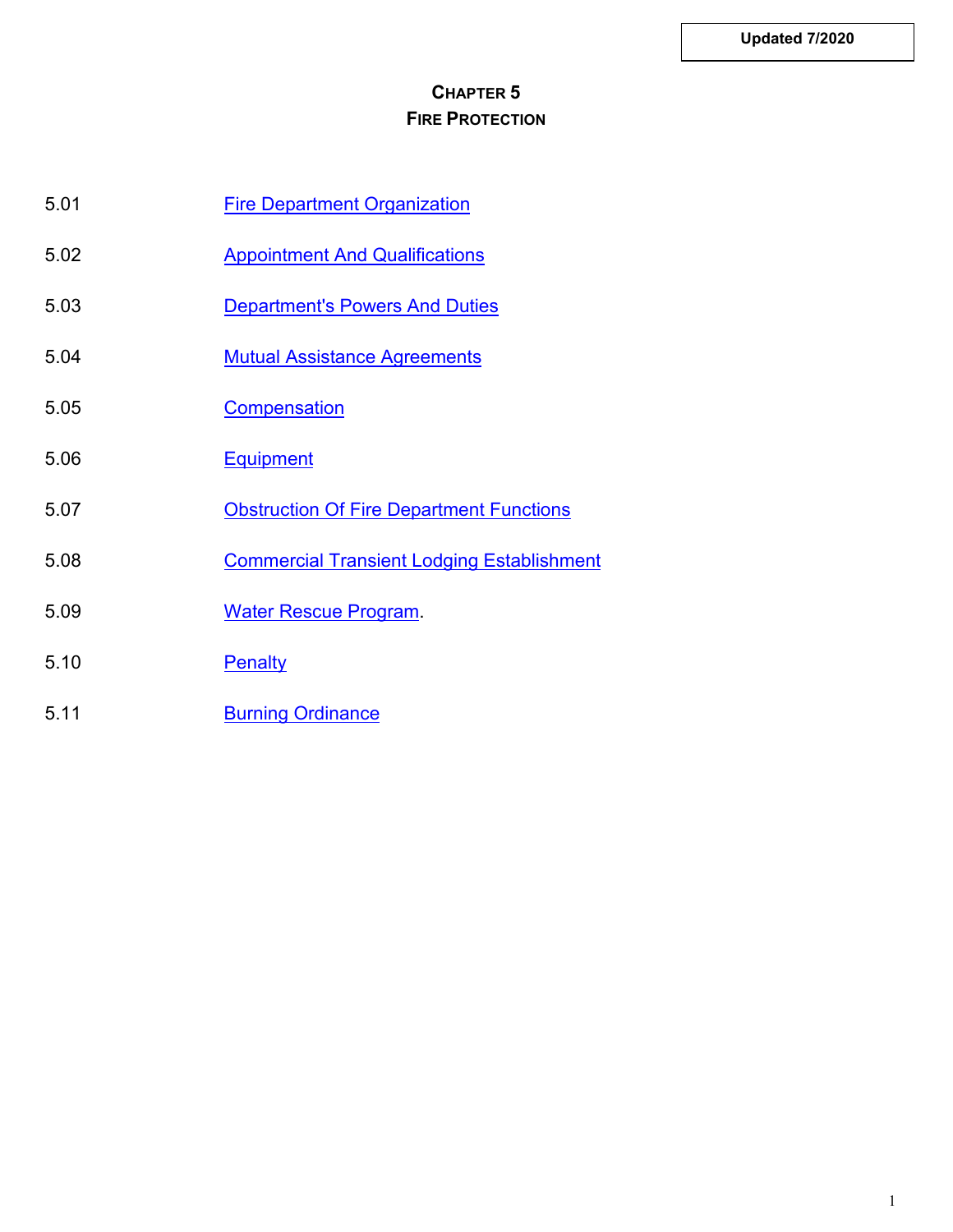## <span id="page-1-0"></span>**5.01 FIRE DEPARTMENT ORGANIZATION.**

The Ephraim Volunteer Fire Department shall consist of the Chief, a First Assistant Chief, and a Second Assistant Chief and as many other qualified fire fighters as may be necessary to man and effectively operate all available equipment.

## <span id="page-1-1"></span>**5.02 APPOINTMENT AND QUALIFICATIONS.**

- 1. **CHIEF.** The Fire Chief shall be appointed by the Village Board as provided in Chapter 1.20 of the Ephraim code of ordinances.
- 2. **ASSISTANT FIRE CHIEFS.** Every 2 years, coinciding with the spring election of Village Board members, the Fire Chief shall select two voluntary fire fighters: one to serve as Assistant Fire Chief and the second to serve as Second Assistant Fire Chief. To avoid interruption of the services of the Department, the Fire Chief shall notify the Assistant Fire Chief of the time and possible duration of any contemplated absence from the Village. The Assistant Fire Chief and the Second Assistant Fire Chief shall maintain their designation until their services are terminated by resignation, death or the appointment of another individual to serve in their stead at the end of any 2 year appointment period. *The Chief shall appoint the Assistant Fire Chief to keep a record of membership, of attendance at practice drills, at fires, at rescue missions, and at emergency government call in which the Department may participate.*
- 3. **SECRETARY.** The Chief shall appoint a secretary who shall keep a record of membership, of attendance at practice drills, at fires, at rescue missions and at emergency government calls in which the Department may participate. **Moved to Assistant Chief 5.02 (2) above.)**
- 4. **TREASURER.** The Chief shall accept a treasurer who shall record and hold any moneys received by the Department from sources other than the Village Treasurer. Such funds shall be used for Fire Department purposes as approved by a majority vote of the members of the Department. (**Moved to compensation 5.05 (4) below.)**
- 5. **QUALIFICATIONS.** The Chief shall appoint as volunteer fire fighters in the Department such able-bodied applicants as shall be not less than 18 years of age.
- 6. **DISMISSAL.** The Chief may demote or expel any officer or member of the Department for neglect or refusal to perform departmental duties, subject to the right of any member so demoted or expelled to appeal to the Village Board for reinstatement.

## <span id="page-1-2"></span>**5.03 DEPARTMENT'S POWERS AND DUTIES.**

## 1. **THE DEPARTMENT**.

- a. **RESPONSE TO FIRE ALARMS**. The Department personnel will perform all operations necessary for the prompt extinguishment of a fire, the protection of persons and the safeguarding of property.
- b. **PRACTICE DRILLS.** Members shall attend all practice drills and familiarize themselves with the use and operation of all equipment and apparatus.
- c. **INSPECTIONS.** Members of the Department shall assist the Chief or assistant Chiefs in inspections of property when called upon to do so.
- d. **RESCUE AND EMERGENCY GOVERNMENT.** The Department will respond to all calls for rescue missions where its resuscitator might be of service. *Upon request the EFD will render assistance to the Emergency Government Director or Coast Guard in any emergency for which such service is requested, including water rescue calls as indicated in 5.08 of this ordinance.*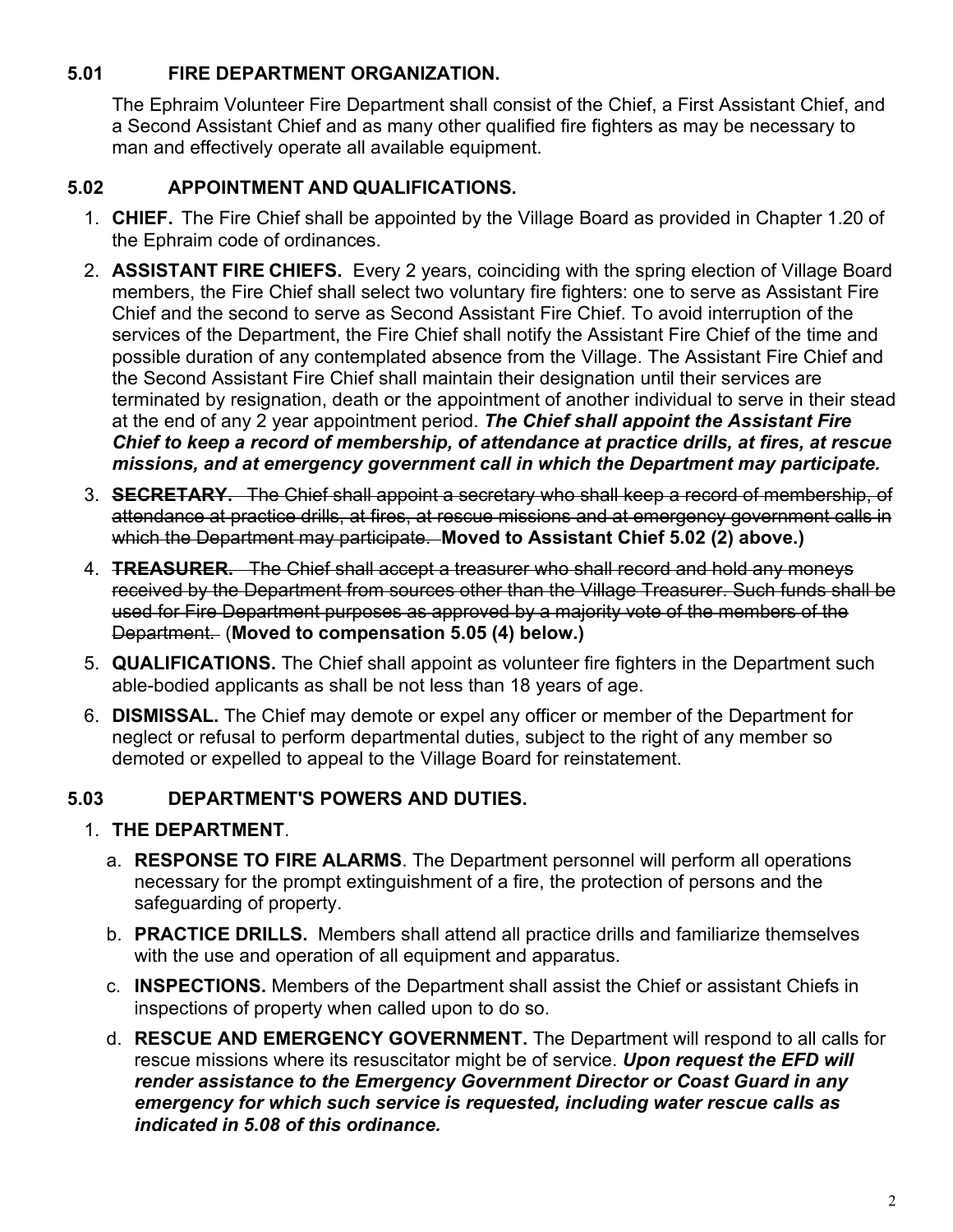- 2. **THE CHIEF.**
	- a. **SUPERVISION**. The Chief and, in his absence, the First and Second Assistant Chief, in that order, shall have general supervision of the Department's personnel and equipment.
	- b. **COMMAND.** The Chief or his assistants shall command all firefighting operations. *The Chief, his/her assistant chief, or the first firefighter(s) to first arrive at a fire will be in command of the operations until relieved by his/her supervisor.*
	- c. **TRAINING.** The Chief or his assistants shall supervise all training activities to assure the competence of all members of the Department in using available equipment most effectively.
	- d. **CARE OF EQUIPMENT.** The Chief shall have custody, care, and control of all equipment and apparatus of the Department and shall be responsible for its maintenance in constant operating conditions.
	- e. **BURNING.** When notified of intention to burn, as provided in **9.02 (2)**, the Chief shall issue a written permit only after he has inspected the site. If he feels it necessary, he shall send men and equipment to supervise the burning, in which case the owner or occupant shall be charged for the expense involved.
	- e. **INSPECTIONS.** The Chief of the Fire Department is, ex officio, a deputy of the Wisconsin Department of Commerce and in that capacity he is empowered and required to make inspections at least twice a year of all premises open to the public to ascertain the degree of their compliance with the fire prevention and protection regulations of the Department of Commerce, Such inspections shall be made by him or by other members of the Fire Department under his supervision or by an independent firm specializing in fire inspection service.
		- i. **REPORTS.** The Chief shall make *annual written reports to THE DEPARTMENT OF COMMERCE regarding the results of such inspections. The Chief shall make an electronic report to NIFRS regarding the results of such inspections.*
		- ii. **INSPECTIONS OF PRIVATE PROPERTY.** At the request of any property owner, the Chief shall inspect his private dwelling to determine and recommend such steps as might be taken to minimize fire hazards and provide satisfactory equipment for fire protection. For commercial buildings, Ephraim's Fire Chief or his designate must inspect and sign off on the project prior to issuance of a certificate of compliance. (9/10/01)
	- f. **REPORTS TO VILLAGE BOARD**. The Chief shall make monthly written reports to the Village Board of any fire alarms or rescue calls to which the Department has responded and the results of such responses.
	- g. **RAZING OF HAZARDOUS BUILDINGS.** Whenever the Fire Department inspections determine that a building, because of age, deterioration, neglect or vandalism is no longer fit for human habitation, the Department shall call the matter to the attention of the Building Inspector and one or both of these bodies shall notify the owner of their findings and order him to make necessary repairs or raze the building.
	- h. **HAZARDOUS MATERIALS.** The Chief shall keep a record of the storage places of such hazardous materials as shall have been reported to him and shall determine whether they are maintained as required.
	- i. **ABSENCE FROM THE VILLAGE.** The Chief shall not leave the Village without first reporting to one of his assistants or to the Village President, provided he may leave without such report when in the course of discharging his official duties.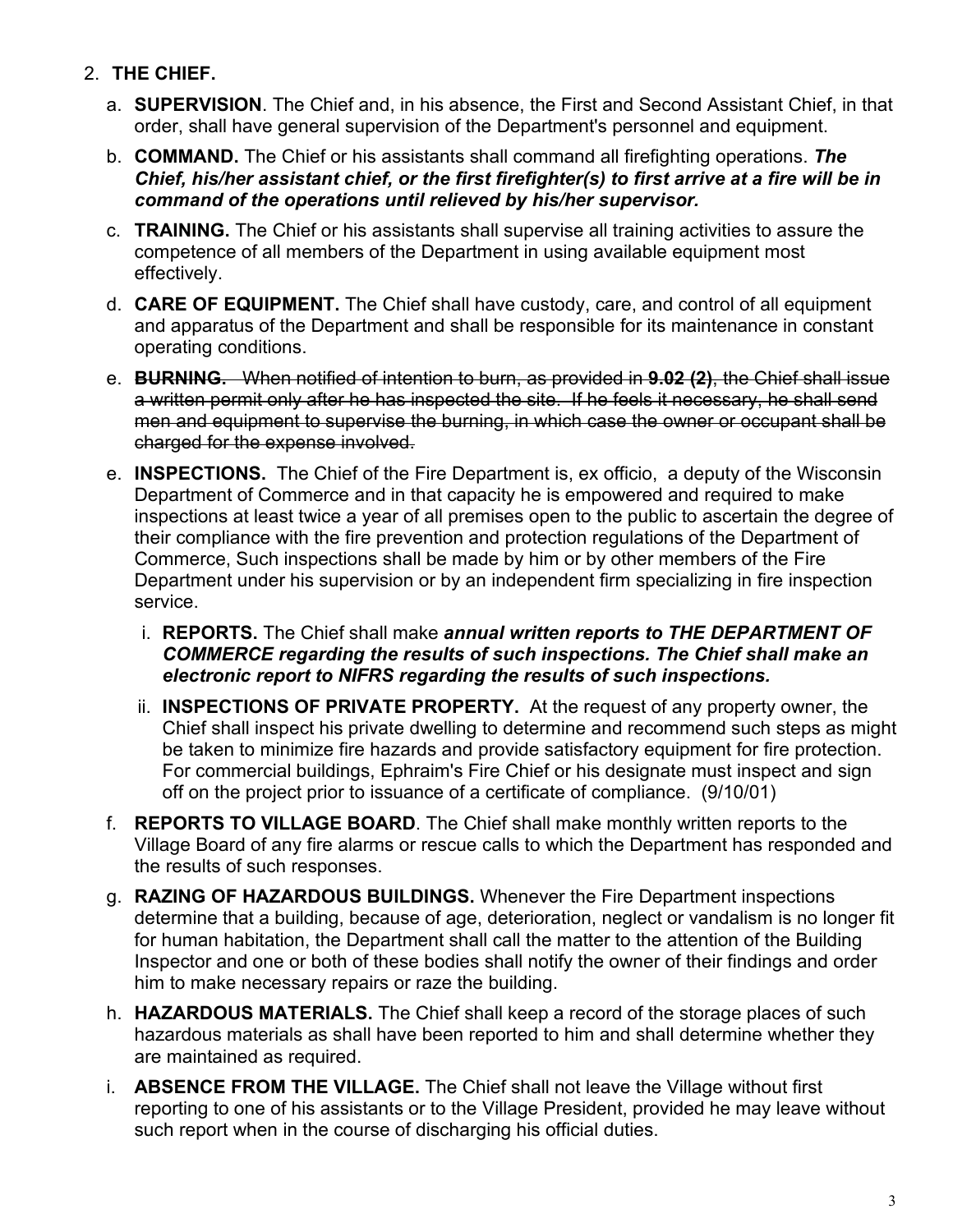## 3. **POLICE POWERS OF THE DEPARTMENT**.

- a. **AUTHORITY AT FIRES AND RESCUE MISSIONS**. The Chief and his assistant chiefs or other officer in command are hereby vested with full and complete police authority and may cause the arrest of any person:
	- i. Interfering in any manner with the work of the Department or failing to leave the scene when ordered to do so.
	- ii. Failing to yield the right of way to the Fire Department when responding to a call.
	- iii. Failing to render such assistance as he may be ordered to render.

### <span id="page-3-0"></span>**5.04 MUTUAL ASSISTANCE AGREEMENTS**.

Because of the limited nature of both the firefighting equipment and the water supplies in the northern portion of Door County, it is advisable that the municipalities in this area should enter into and maintain mutual assistance agreements under which they can call upon one another for the use of additional man power and equipment when necessary. The Ephraim Volunteer Fire Department is authorized to request and render such assistance under the following conditions:

- 1. Calls for assistance must be made by the Fire Chief or other officer in command at the scene of the fire or by the President or the corresponding official of the calling municipality.
- 2. The Chief or either of his assistant chiefs is authorized to call for such assistance when, in his judgment, a fire cannot be controlled without such assistance.
- 3. The Chief or either of his assistant chiefs is authorized to respond immediately in answer to such an appeal for assistance.
- 4. In no case shall all equipment be sent beyond the Village boundaries at one time. Sufficient equipment and manpower to handle any local emergency temporarily shall remain in the Village, the amount and nature of such facilities to be determined by the Chief or other commanding officer of the Department.

## <span id="page-3-1"></span>**5.05 COMPENSATION.**

- 1. Members of the Department shall be compensated at the rate set by the Village Board for firefighting within the Village limits.
- 2. At the time of each fire the Fire Chief, assistant fire chiefs or member in charge shall determine the maximum number of volunteer fire fighters needed and avoid retaining needless personnel.
- 3. Prior to the next Village Board meeting the Chief shall submit to the Village Clerk the names of each volunteer fire fighter serving and the hours spent by each man at such fires.
- 4. Payment by the Village Treasurer shall be by single check to the treasurer of the Department who shall compensate the fire fighters serving. The Village Treasurer and/or Clerk shall issue payments to each volunteer fire fighter based on the time sheets submitted.
- 5. Payment by the Village to the Department for services in fighting fires shall apply to volunteer fire fighters only. or to nonmembers recruited by the officer in charge.

## <span id="page-3-2"></span>**5.06 EQUIPMENT**.

No equipment or apparatus shall be used for any purpose except for firefighting and protecting life and property from flood and other disaster within the Village limits or in training therefore, except pursuant to an agreement approved by the Village Board after the Chief has given his recommendations on such use. With the approval of the Chief such equipment or apparatus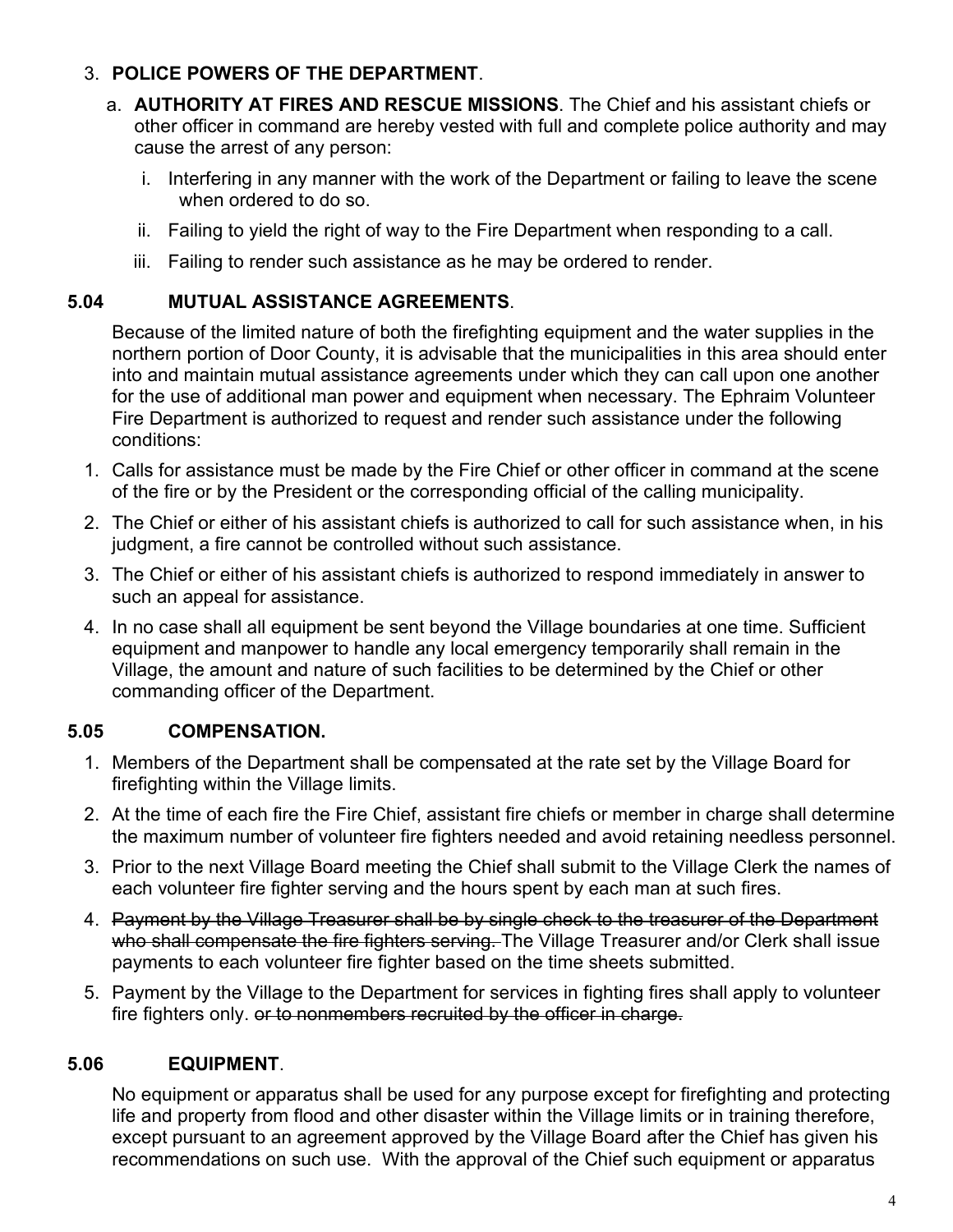may be used for emergency purposes other than firefighting within the Village. A written report of such uses shall be made quarterly to the Village Board.

## <span id="page-4-0"></span>**5.07 OBSTRUCTION OF FIRE DEPARTMENT FUNCTIONS**.

- 1. No person shall interfere in any manner with the operations of the Fire Department or refuse to obey any order given him by an officer in command of any firefighting activity as covered in **5.03 (3)(a).**
- 2. No person shall knowingly turn in a false fire alarm.

#### <span id="page-4-1"></span>**5.08 COMMERCIAL TRANSIENT LODGING ESTABLISHMENT.**

Any newly established commercial transient lodging within the Village limits that does not have 24-hour on-site management shall have installed a Knox box system which will allow the Fire Department or other emergency personnel access to the building through Door County Communications Center on a controlled and restricted basis. Existing businesses without 24 hour on-site management as of the passage of this ordinance (10/8/01) shall have Knox boxes installed no later than 05/01/02 to comply.

#### <span id="page-4-2"></span>**5.09 WATER RESCUE PROGRAM.**

- 1. Mission. To provide a fast-response professionally trained rescue effort for water –related emergencies involving the safety of people. The Water Rescue Program is overseen by the Community Protection Committee, which is authorized by the Ephraim Village Board.
- 2. Coverage Area. All of Eagle Harbor to Horseshoe Island and bordering the Village of Ephraim (see map) as well as:
	- a. Nicolet Bay;
	- b. Incidents occurring somewhat outside these limits may justify response in the judgment of the Incident Commander using response protocol attached as Addenda A and B;
	- c. Assistance to other communities may require that operations extend beyond Ephraim using the same protocol.
- 3. Limitations. Use of the rescue boat and related equipment shall only be for water rescue needs or other functions as approved by the CPC. The staff and equipment shall not generally respond to mariners' calls for non-emergency situations such as equipment failures, out of gas, boats aground, etc., unless potentially life-threatening. Policy changes will be approved by the Village Board.
- 4. Staff. The water rescue team will be comprised of three distinct groups of designator personnel who have qualified to specific training levels and/or certification as identified in "Training Standards/Functions" below. The distinct groups shall be:
	- a. Operational,
	- b. Water Rescue,
	- c. Medical. It is probable that some personnel will be cross-qualified in the three above identified groups.
- 5. Training. Prior to being assigned to any of the three categories, those persons will be required to give evidence of their experience and/or qualifications to the satisfaction and approval of the Fire Chief. Candidates for staff positions, if not previously qualified by recognized institutions, may require qualification through other methods identified in "Training Standards/Functions." Each staff member shall consistently update and acquire additional and/or higher levels of training as well as cross-training.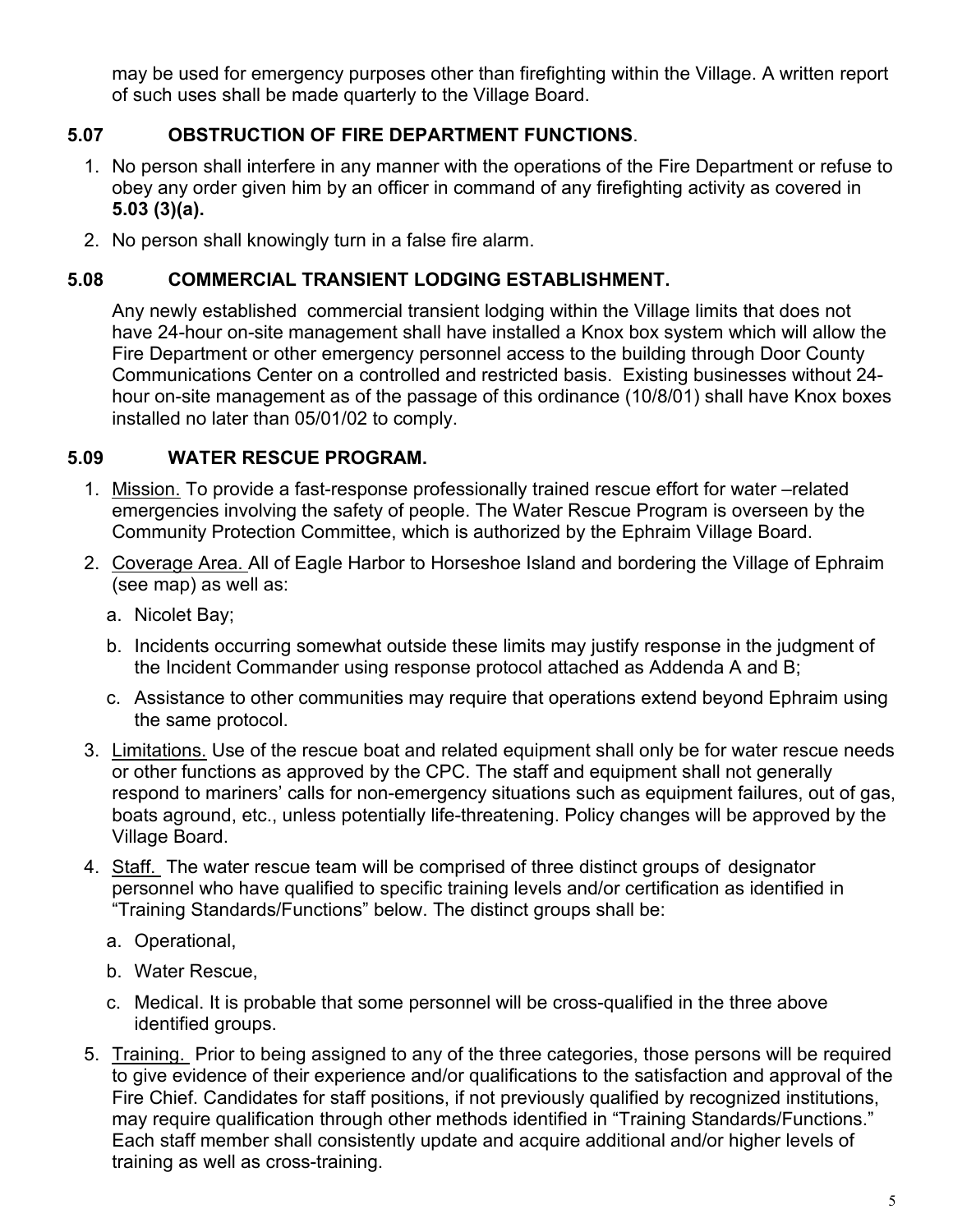- 6. Equipment. Boat equipment, configuration and maintenance shall be the responsibility of the Community Protection Committee. Boat and equipment shall be the property of the Village. The Fire Chief shall have the responsibility for the day-to-day operations and maintenance of equipment.
- 7. Command Structure. During an emergency response, an Incident Commander (Fire Chief or his designate) assumes control. A list of his designates shall be kept on file with the Community Protection Committee. The chain of command is:



The basic crew aboard the rescue vessel would be one member of each specific discipline, with whatever shore-side support is deemed necessary by the Incident Commander. A minimum of two, including an operator, is needed for operating the vessel. There shall be a maximum of four rescue personnel on the vessel. The Fire Chief shall have the responsibility to develop a Standard Operating Guideline for these procedures.

The Fire Chief or his designate shall assume responsibility for personnel meeting the minimum requirements to improve their skills and accomplish cross-training into other disciplines. The Fire Chief shall make periodic reports to the Community Protection Committee outlining the individual levels of training accomplished.

The Fire Chief or his designate shall assume responsibility for instituting Search procedures for emergencies involving missing persons. He will coordinate the Water Rescue unit's efforts with other appropriate agencies and yield command to higher authorities such as the U.S. Coast Guard, etc., when they become involved.

The Fire Chief shall be responsible for all written documentation related to responses by the Water Rescue unit, with copies provided to the Community Protection Committee.

- 8. Communication Procedure.
	- a. The Fire Department is pages out by the 911 dispatcher for calls when an incident is "called in" to Door County 911. The dispatcher then pages Ephraim Fire Department on the County fire radio network. Simultaneously, an ambulance crew (EMS), normally out of Sister Bay is also dispatched. Ephraim Fire Department acknowledges the page and starts its typical response procedures. When a call is received by telephone the dispatcher has some information available up front to help determine what needs an incident may require. Dispatchers only pass information to the responding agency. From that point forward, it is up to the incident commander at the Ephraim Fire Department as to what level of response to take, using as guidelines current protocol methods of the U.S. Coast Guard.
	- b. An officer of the Fire Department or paramedic, road deputy or first responder may notice or be informed of an incident second hand and radio the information in on the county radio network. He or she may relay known facts about the incident to the 911 dispatcher so the information may be directed to the correct responding agency.
	- c. Other routes of notification may be the U.S. Coast Guard, telephone operators, or alarm companies.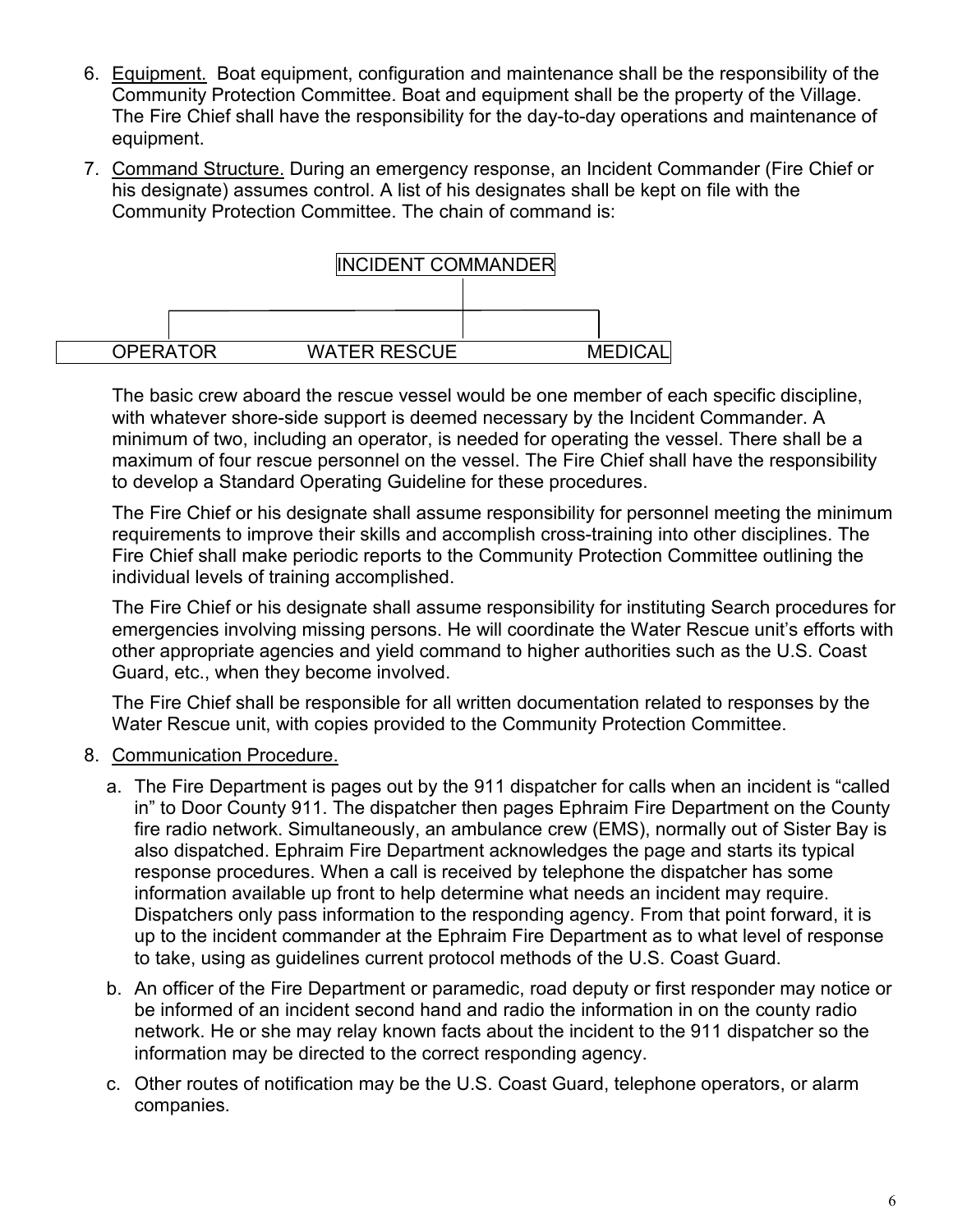#### 9. Water Rescue Procedures.

- a. Rescue team members shall wear Ephraim Fire Department pagers when the members are available for water rescue calls. This will ensure enough members are available at anytime, 24 hours a day.
- b. The water rescue vessel shall have no less than two forms of communication on board (ideally, three forms) in proper working order to communication with the Ephraim Fire Department, EMS, Door County, DNR and Peninsula Park, U.S. Coast Guard, Ephraim Yacht Harbor/Club, South Shore Pier, Ephraim Harbormasters, other marinas and other vessels.

### 10.Community Involvement.

The Fire Chief or his designate shall have the responsibility to communicating with community groups and businesses to advise them how they may participate in the water rescue program if they choose. Any one of the groups or businesses may become aware of an incident on Eagle Harbor and it is imperative that they activate 911. It is understood that these groups may have valuable resources such as personnel, boats and equipment that could aid in the water rescue effort.

#### 11.Training Standards/Functions.

- a. Operators (Pilots) are responsible for operating, navigating, steering, and safety of all crew members while on the water.
	- i. Must possess acceptable boat handling experience, as determined by the Fire Chief or his designate;
	- ii. Must demonstrate proficiency in:
		- 1. Reading charts and maps
		- 2. Communications
		- 3. Scene-approach techniques
		- 4. Engine trouble shooting
		- 5. Piloting the Water Rescue vessel
	- iii. Must possess thorough knowledge of Eagle Harbor and its environs including topography, shoals, reefs, etc.
- b. Water Rescue Personnel shall demonstrate proficiency in accepted water rescue techniques. They shall be responsible for assisting victims in boarding the rescue craft and/or receiving incapacitated victims.
	- i. Must have water rescue training;
	- ii. Must have a basic First Aid course;
	- iii. Must be CPR qualified.
- c. Medical Personnel shall render aid to a victim. In certain situations it may be necessary to board the victim's watercraft to render aid.
	- i. EMT Basic or Paramedic credentials are the optimal qualifications.
	- ii. As a minimum, must be qualified as a Wisconsin Certified First Responder.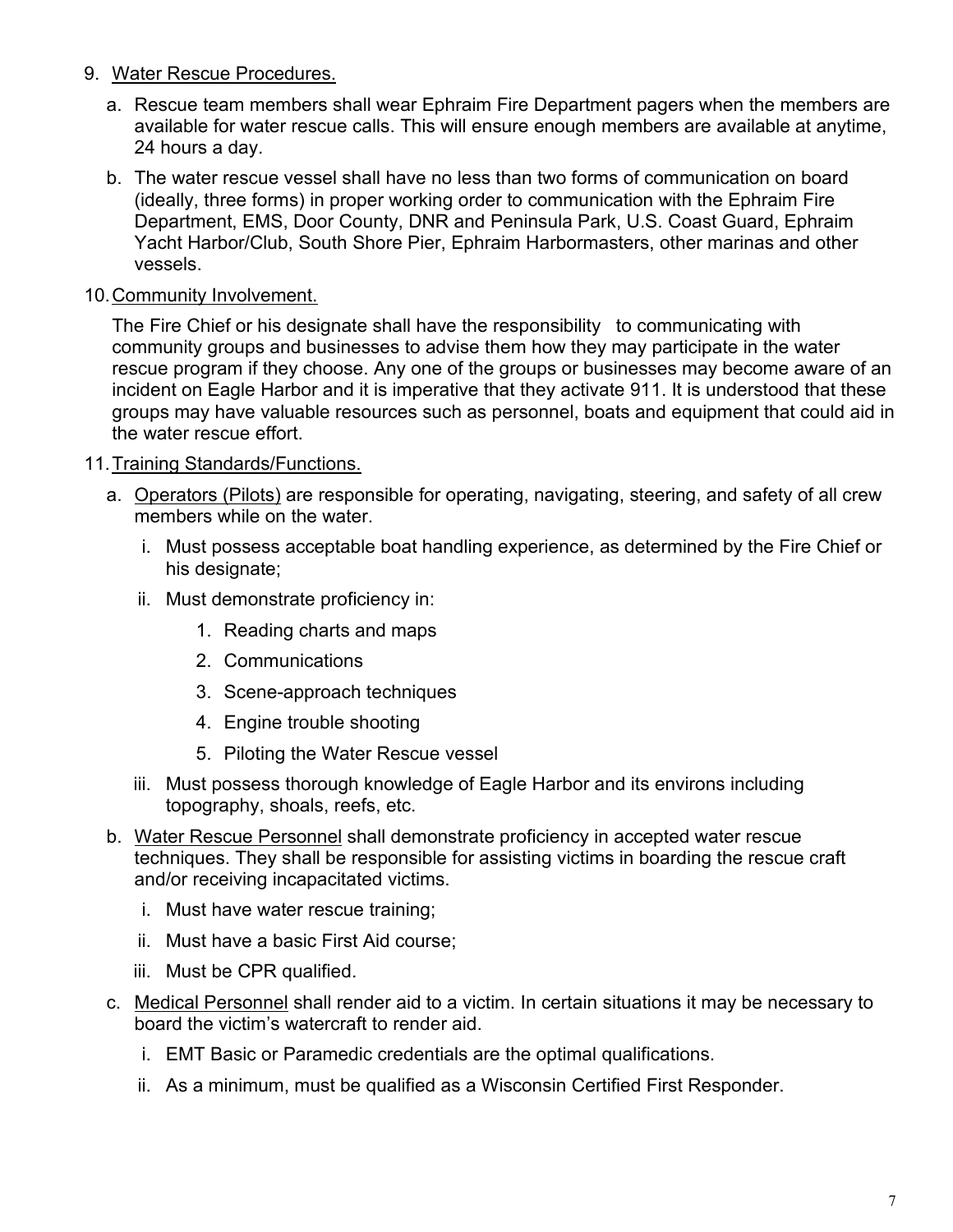- d. All Water Rescue Team Members should:
	- i. Seek training in operating, water rescue and medical disciplines other than their own for the benefits derived from "cross Training";
	- ii. Upgrade their own disciplines by taking advantage of training opportunities as they become available throughout the year. Training may come from the following sources:
		- 1. Fire/Rescue Schools.
		- 2. NWTC and other technical colleges.
		- 3. EMS conference and seminars.
		- 4. Coast Guard and Auxiliary courses.
		- 5. Fire Department conferences and seminars.
		- 6. Military/Reserve/ National Guard courses.
		- 7. State Emergency Government courses.
		- 8. National Fire Academy courses.
	- ii. Share in the responsibility of maintenance and upkeep of the water rescue craft and related equipment/supplies;
	- iii. Be members of the Ephraim Fire Department or Mid-Door Fire Coalition;
	- iv. Wear appropriate PFD's while on the water;
	- v. Demonstrate courteous and prudent behavior consistent with that reflecting Ambassadors of the Village.

## <span id="page-7-0"></span>**5.10 PENALTY**.

Except as otherwise provided, any person found to be in violation of any provision of this chapter shall be subject to a penalty as provided in Chapter **25.04** of the Ephraim Code of Ordinances.

- 1. **Removal of Property**. The Chief shall have the power to cause the removal of any property whenever it shall become necessary for the preservation of such property from fire or to prevent the spread of fire or protect adjoining property and during the progress of any fire he shall have the power to order the destruction of any property necessary to prevent the further spread of the fire. He shall also have the power to cause the removal of all wires or other services where the same impedes the work of the Department during the progress of a fire.
- 2. **Fire Fighters May Enter Adjacent Property**. Any fire fighter acting under the direction of the Fire Chief or any officer in command may enter upon the premises adjacent to or in the vicinity of any building or other property then on fire for the purpose of extinguishing such fire and no person shall hinder, resist or obstruct any fire fighter in the discharge of his duty as provided above.

## <span id="page-7-1"></span>**5.11 BURNING WITHIN THE MUNICIPAL BOUNDARIES OF THE VILLAGE OF EPHRAIM.**

A Village of *The* Ephraim *Fire Chief*, as designated by the Village Board of Trustees, will issue all Burning Permits. No burning of any kind shall take place until the designated Village of Ephraim official has issued a permit. The cost of the permit shall be \$10.00 and the permit will be valid for a period of up to one year expiring May 31. Permits may be issued only after the proposed site is inspected and approved by the Village of Ephraim *Fire Chief* designee. Permits for building structures will be available at the Village Administrative Office and cost will be that of applicable zoning permits.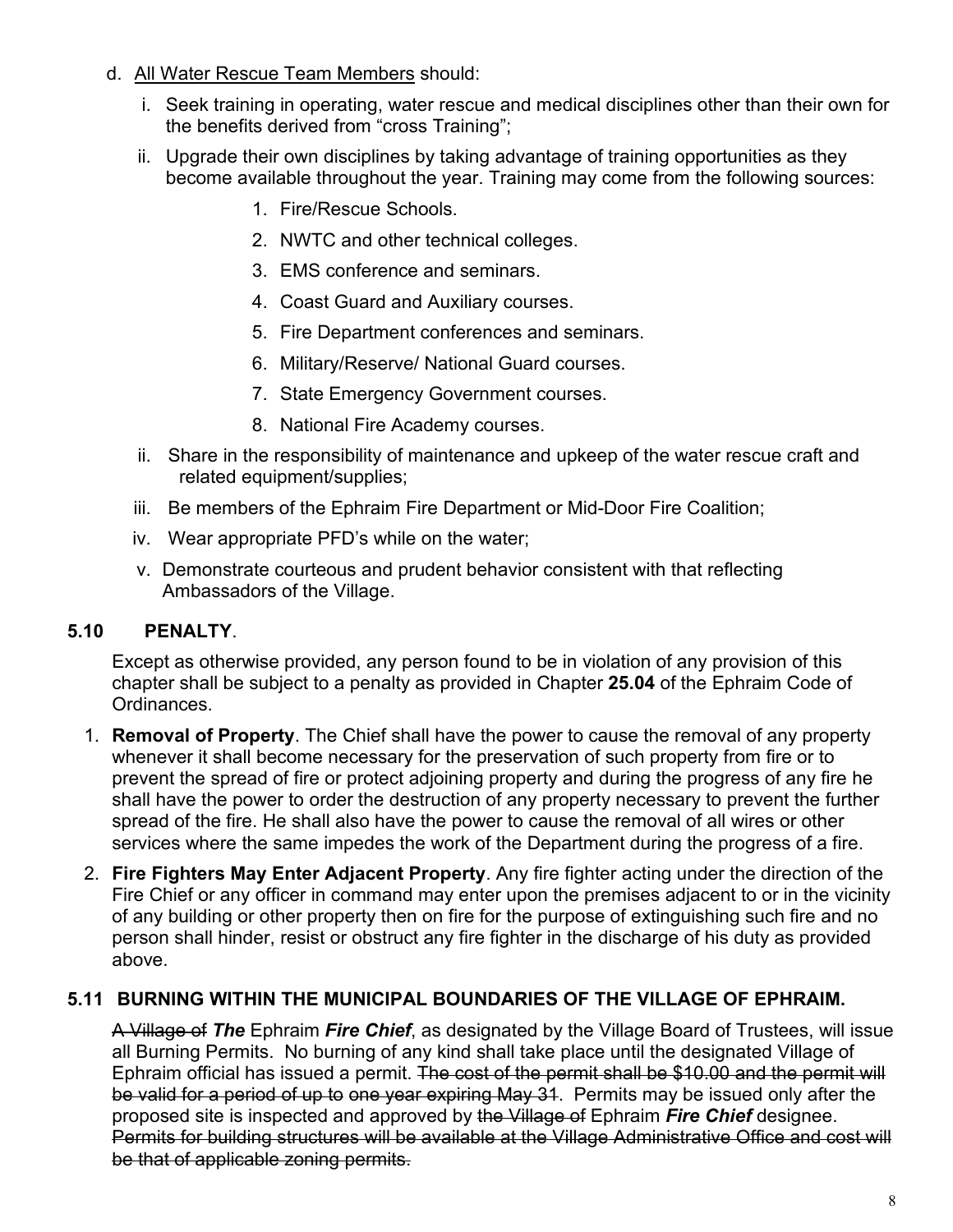## **Definitions for the purpose of this chapter:**

**"Outdoor Fireplace"** an outdoor fireplace is a place for building fires outside of the home. Similar in construction to an indoor fireplace, an outdoor fireplace is usually added to a stone, brick, or concrete patio. It often consists of a firebox and a chimney. Must have a mesh like screen covering the chimneystack to prevent sparks from escaping.

**"Chiminea"** a freestanding front-loading [fireplace](http://en.wikipedia.org/wiki/Fireplace) or oven made from clay with a bulbous body and usually a vertical smoke vent or chimney. Must have a mesh like screen covering the chimneystack to prevent sparks from escaping.

**"Outdoors fire pits"** must be a pit contained *above or* below grade and not larger than 36 inches in diameter. Must be lined with a non-combustible material, soil, metal or stone. at least six inches deep. Portable fire pits *are acceptable*. do not meet the requirements of this ordinance.

**"Recreational burning"** burning done for entertainment or enjoyment, not for the purpose of commercially preparing food.

- 1. Burning permits may be issued for the following:
	- a. Recreational outdoor fireplaces, chimineas, and outdoor fire pits. Regardless of zoning of property.
	- b.Brush piles and wooden construction debris under certain conditions. See section  $(2)(e)$  and  $(2)(f)$  below.
- 2. Requirements to obtain a burning permit are as follows:
	- a. Applicant must be the owner of the property applying for the permit and the permit is non-transferrable in the event of a property transfer or assignment.
	- b. Outdoor fire pits must be located at least 25 feet from any structure and no closer than 10 feet from any fence, deck or other combustible material.
	- c. Outdoor fire pits must be contained within a above or below-grade fire pit not greater than 36 inches in diameter and lined with a non-combustible material, soil, metal or stone. at least six inches deep.
	- d. Refer to Village of Ephraim Code of Ordinances Chapter 17.15(3)(A) for setback guidelines.
	- e. Applicant must have a water source available to control the fire at each location where burning is desired.
	- f. In order to obtain a separate permit to burn brush there shall be at least two inches of snow on the ground surrounding the location, and, the wind speed, wind direction and weather conditions must be favorable. The suitability of the location and weather conditions is at the sole discretion of Village the *Fire Chief* official granting the permit and may have restrictions on times and days when valid.
- 3. The following types of burning are prohibited within the municipal boundaries of the Village of Ephraim:
	- a.Garbage
	- b.Asphalt and roofing materials.
	- c.Waste oil or other oily wastes.
	- d.Painted or treated wood including composite wood products.
	- e.All plastic or rubber products.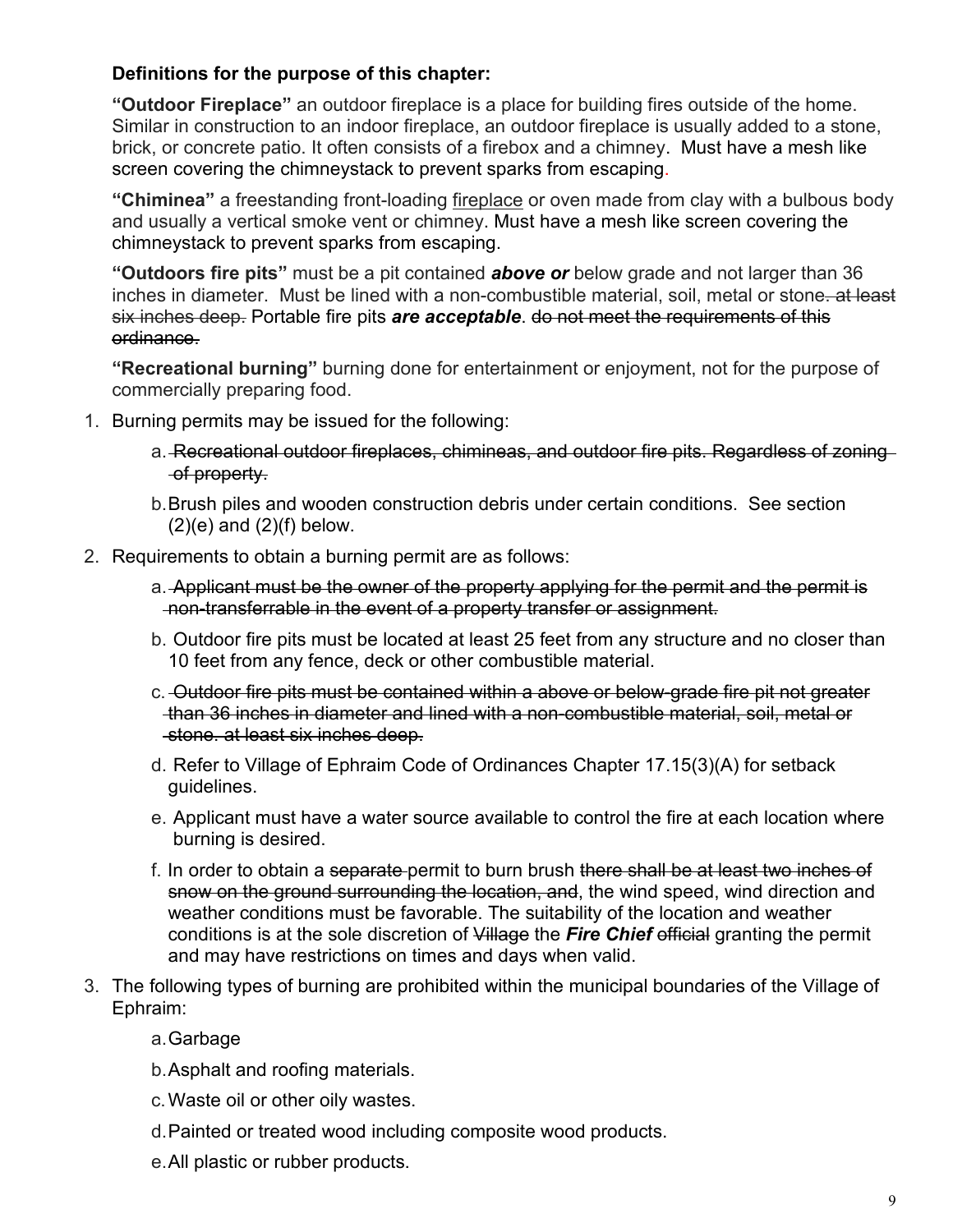f. Leaf piles.

4. Suspension of permit – in the event that weather conditions warrant, a special fire warning notice shall be posted by the Ephraim Fire Chief, Village President, or designee. The Village Offices shall be notified by the Ephraim Fire Chief, Village president, or designee as well and all outdoor burning shall immediately cease and any issued burning permits shall be temporarily suspended. When the County or Peninsula State Park issues a **Burn Ban** no burning warning, all outdoor burning shall immediately cease and any issued burning permits shall be temporarily suspended.

# **LIST OF POSTING AREAS IF CONDITIONS ARE NOT RIGHT FOR BURNING:**

Village Administration Office Ephraim Visitor's Center Ephraim Post Office

- 5. A person utilizing or maintaining an outdoor fire of any kind and/or the owner of the property where the fire occurs shall be responsible for all fire suppression costs and any other liability costs or expenses resulting from damage or injury caused by the fire, irrespective of whether a burning permit is issued.
- 6. A violation of this ordinance may result in a fine *based on State Statue 941.10 Negligent use*  of Burning Material of not less than five times the permit fee and all fees associated with any fire suppression necessary.
- 7. A copy of all issued permits shall be maintained at the Village and *with the* Fire Department offices